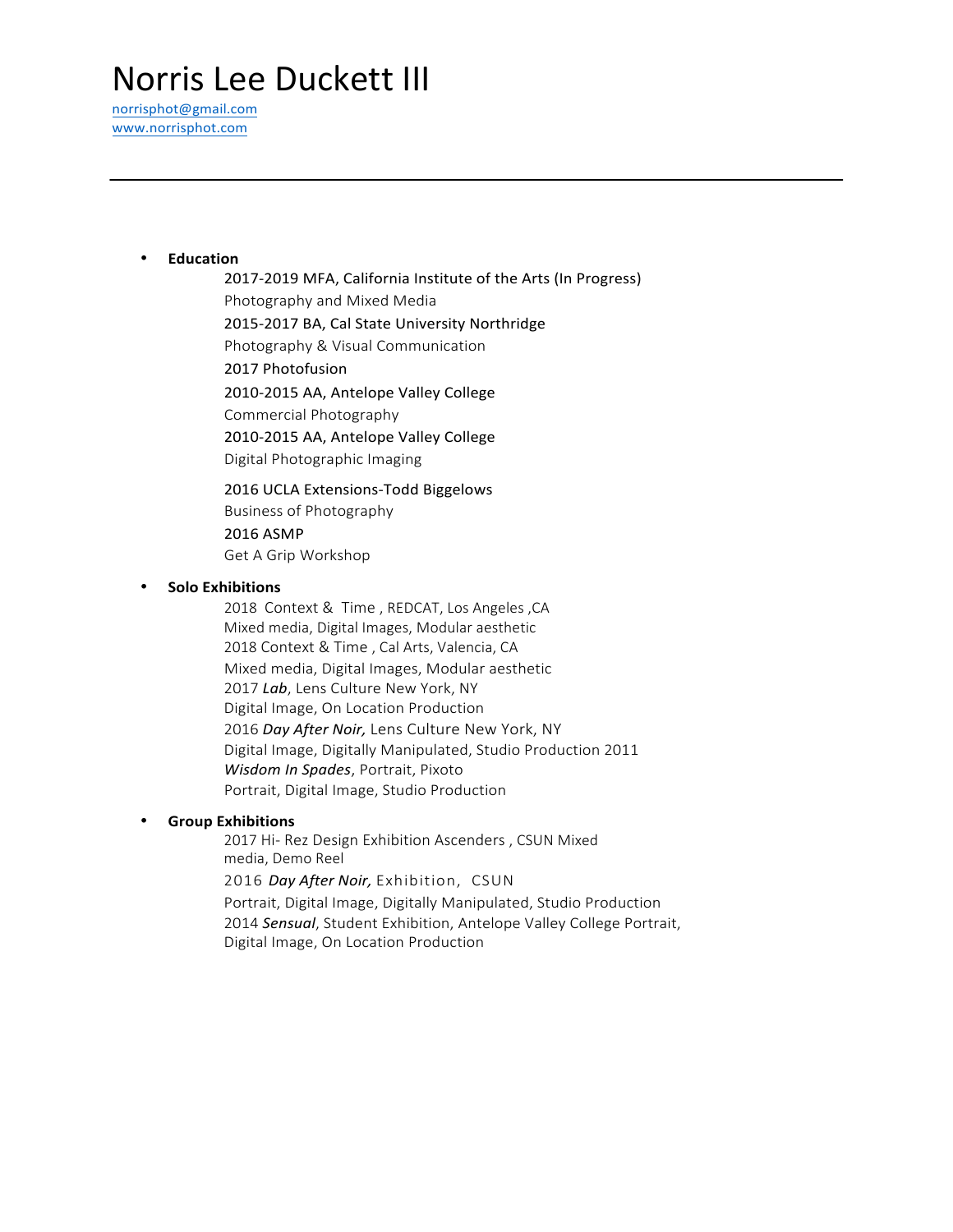# **Norris Lee Duckett III**

norrisphot@gmail.com www.norrisphot.com

#### • **Performance**

#### AV Sunday Session

Studio Session, Lancaster City Park, 2011 https://youtu.be/0pAhHPvhsYw?t=2m3s

#### 818 Session

Street Session, North Hollywood Recreation Center, 2010 https://youtu.be/I5AgHG9vLAE?t=5m27s

Step It Up Crew Circus, Eastside High School, 2010 https://youtu.be/L33oWbOjEwc

# Step It Up Crew

Freestyle Mix, Antelope Valley Fairgrounds, 2010 https://youtu.be/dSYKSOJ0bQM

AV Sunday Session Street Session, Lancaster City Park, 2008 http://www.norrisphot.com/p588594470/e398b026b Krump Arena Event Battle, Cedar Performing Art Center, 2007 https://youtu.be/EFtkSmd9Uy4?t=4m44s

#### • **Professional Work Experience**

2017-Present Antelope Valley College Lab Technician 2017 Viscom Core Photographer 2017 Trailer Park, Jurassic Park Website Freelance UX Designer 2016 California State University Northridge Darkroom Assistant

2012-2015 Antelope Valley College

Cage & Darkroom Assistant

#### • **Awards, Grants**

2018 Tatum Scholarship

2017 Lillian Disney Scholarship

2017 CSUN Honors Graduate

2017 CSUN Dean's List

2015 Fred Fredrickson Photography Scholarship

#### • **ProfessionalOrganizations**

2018-Present Krump Arena Nonprofit Board Member

2016-Present ASMP Member

2016-Present Aperture Foundation Member